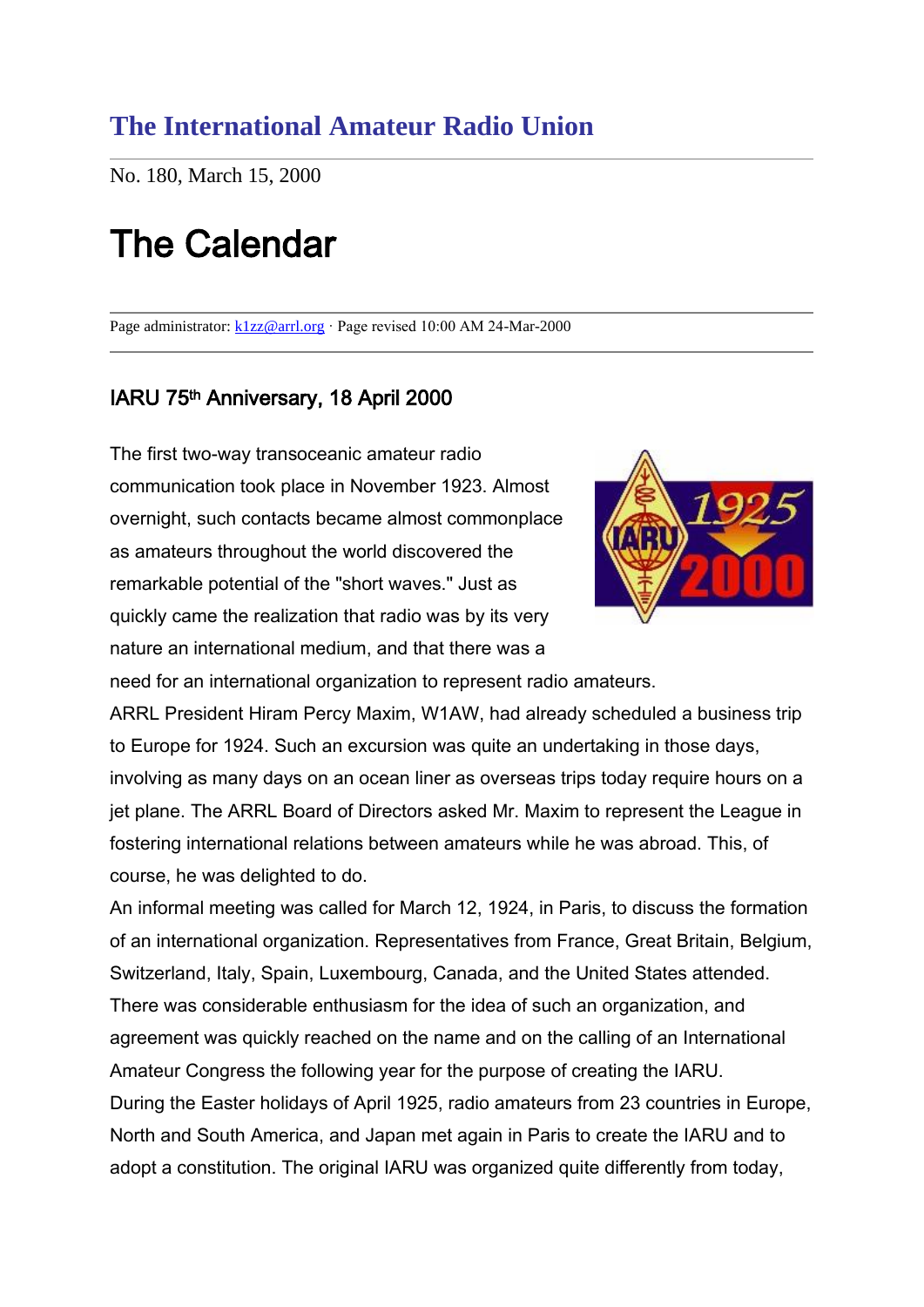but the goals were much the same: to promote and coordinate amateur radio worldwide, to encourage fraternalism and to represent amateur radio at international conferences.

On April 17, 1925, the constitution of the IARU was unanimously adopted by the organizing Congress. At a closing assembly on the following day, officers were elected and the actions of the Congress ratified by representatives from 25 countries. Thus, April 18 became the official "birthday" of the IARU and is now designated World Amateur Radio Day.

In Two Hundred Meters and Down, the definitive history of the early years of Amateur Radio published in 1936, Clinton B. DeSoto noted that the original constitution provided for individual memberships in the IARU; a federation was deemed impractical because most countries lacked a strong national society. By 1928 conditions had improved to the point where a federative model was more appropriate and the constitution was amended accordingly. By the end of the following year there were 14 national member societies, a number that had grown to 33 by the outbreak of World War II hostilities.

In its early years the IARU devoted itself to encouraging the development of national societies in as many countries as possible, coordinating international Amateur Radio communication, and representing the interests of radio amateurs at international telecommunications conferences and meetings. The pattern thus established has continued to the present day.

Revisions to the IARU Constitution have kept pace with Amateur Radio's increasingly international flavor. For example, following World War II several European societies concluded that the peculiar needs of Europe that then existed required special measures, and invited the Radio Society of Great Britain to establish a Region 1 bureau of the IARU. This became the IARU Region 1 Division, corresponding to the ITU radio region. IARU Region 1 is celebrating its 50th anniversary this year. Similar organizations came into being somewhat later in Regions 2 and 3. The regional organizations were formally recognized by constitutional revision in 1975. Today the regional organizations cooperate through the mechanism of the IARU Administrative Council, established in 1982, which meets at least annually.

Through the patient efforts of several generations of internationally minded volunteers the IARU has continued to grow in numbers, stature, and influence. Today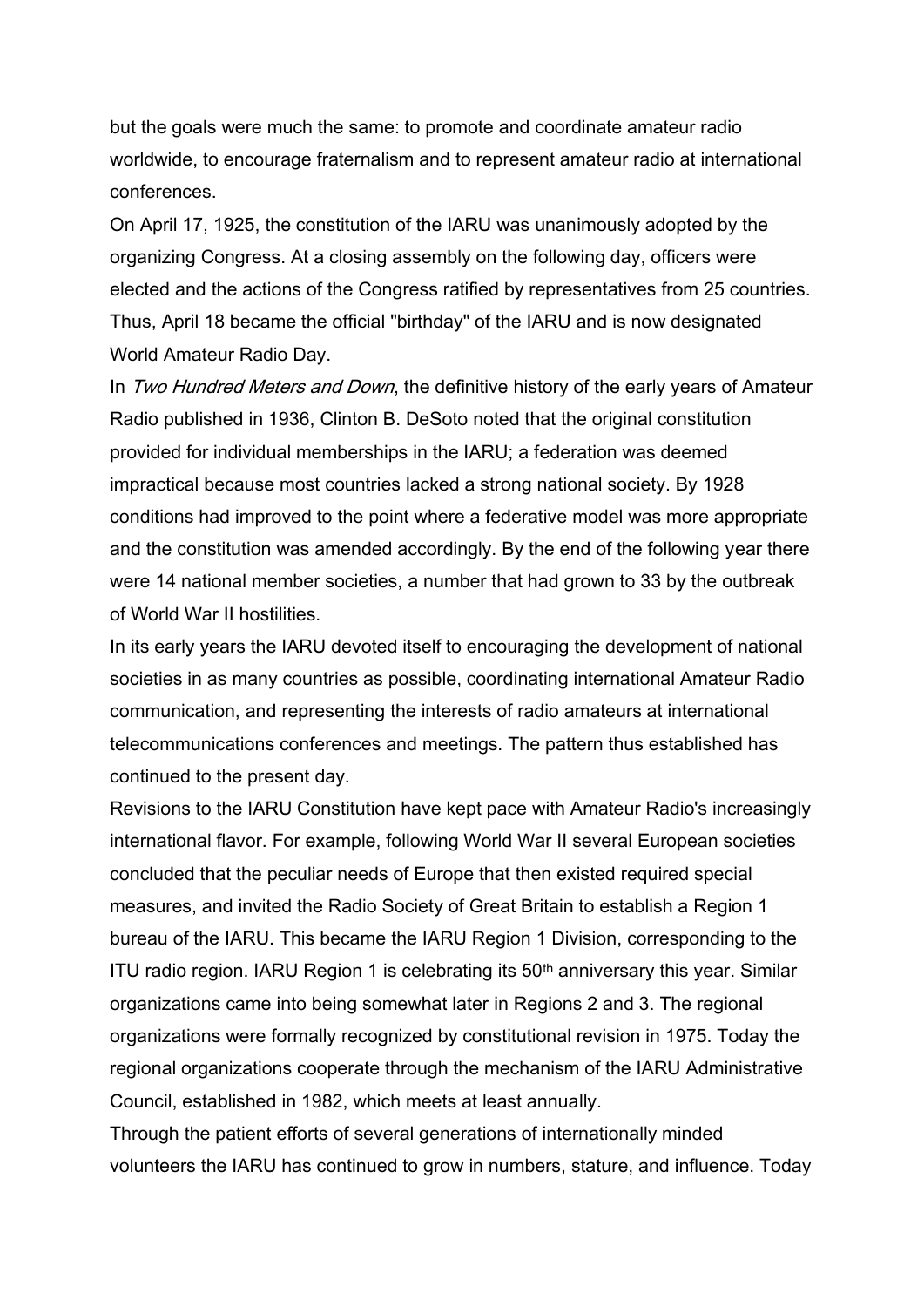there are 148 national member-societies on the active rolls, representing virtually every country where there are enough radio amateurs to form an organization. Regional conferences are held annually on a rotating basis, so there is one in each region every three years; they provide an invaluable opportunity for face-to-face meetings.

Most important, the IARU is the recognized spokesman for the Amateur and Amateur-Satellite Services at the International Telecommunication Union and the regional telecommunications organizations: CEPT, PATU, CITEL, and APT. In May a four-member team is slated to represent the IARU at the World Radiocommunication Conference, WRC-2000, in Istanbul. Other amateurs will be present as members of their national delegations, having earned their position by virtue of the respect that is held by their countries' telecommunications administrations for their IARU membersocieties.

REF-Union, the IARU member-society for France, has organized a 75<sup>th</sup> anniversary celebration in Paris for the afternoon and evening of April 18. REF-Union traces its own roots to the same meeting that gave birth to the IARU, so it has a special reason to celebrate. The IARU officers, regional officials, and the presidents of several member-societies are expected to attend.

It is appropriate that on this anniversary we take a moment to reflect on the vision and the leadership of those who came before us, who gathered in Paris in 1924 and 1925. They could have spent Easter holiday doing something that might have been more fun than staying up all night drafting constitutional provisions in two languages. What if they had? Would Amateur Radio be the extraordinary international phenomenon that it is today?

It is also appropriate to look ahead. So much of the history of Amateur Radio remains to be experienced! It is exciting to contemplate what the world of Amateur Radio will be like when our successors gather in Paris for the IARU centennial, April 18, 2025. - - David Sumner, K1ZZ, Secretary, IARU

#### Administrative Council Releases Lillehammer Summary Record

The IARU Administrative Council has released the 22-page Summary Record of its meeting in Lillehammer, Norway, 26-28 September 1999. A copy is enclosed with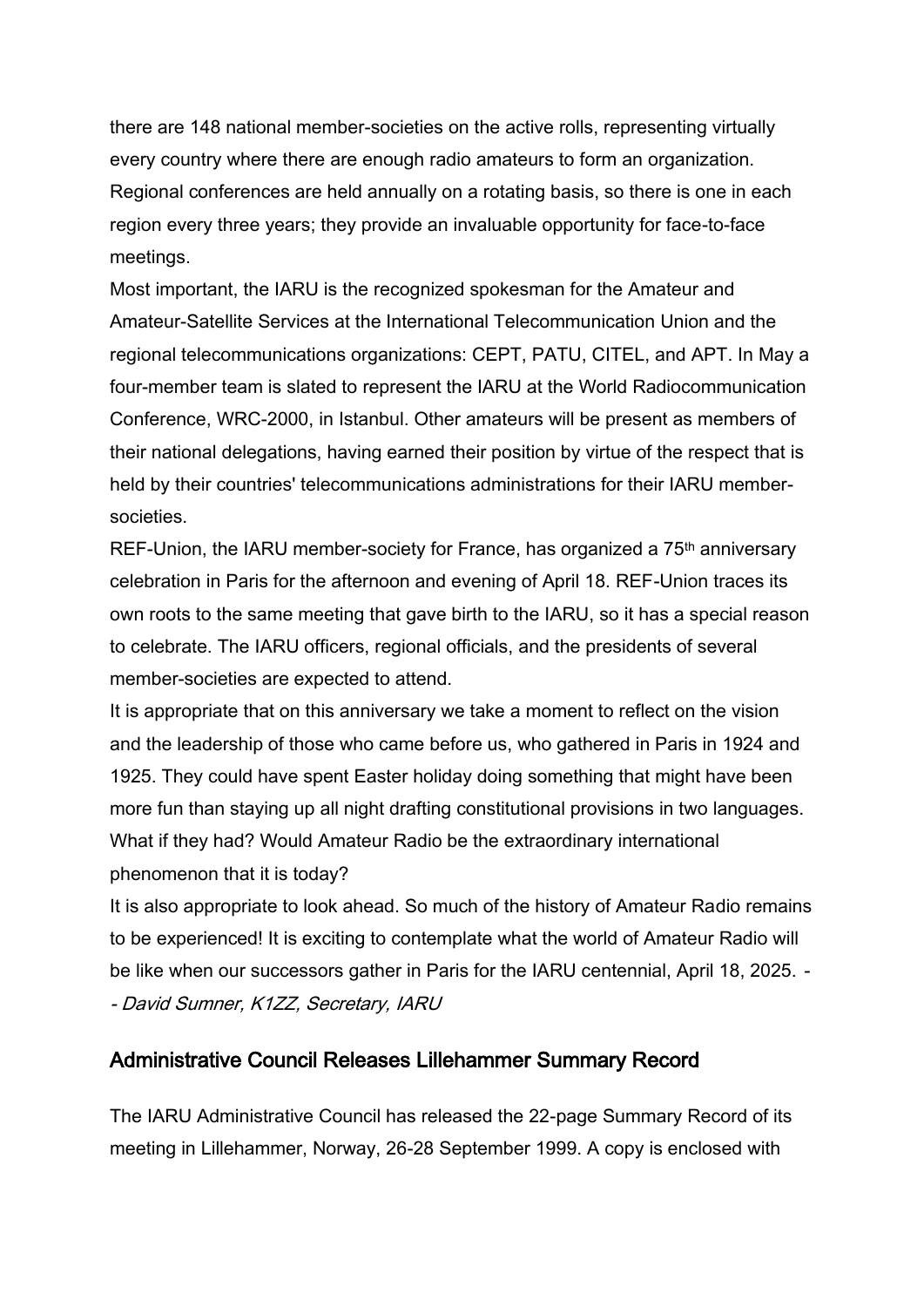this *Calendar*. The Summary Record is also available at the IARU Web site at: [http://www.iaru.org/ac-99min.html.](http://www.iaru.org/ac-99min.html)

Other recent additions to the IARU Web site include:

- Status Summary of Radio Amateurs & Amateur Stations of the World as of 20 December 1999,<http://www.iaru.org/statsum99.html>
- Resolutions and Policies of the Administrative Council and Terms of Reference of Administrative Council Appointees,<http://www.iaru.org/ac-respol.html>
- Summary Record of the IARU International Amateur Radio Satellite Forum, San Diego, 8 October 1999,<http://www.iaru.org/satellite/forum99.html>
- Revised Action Plan for 7 MHz,<http://www.iaru.org/ac-7mhz.html>

Documents can now be made available electronically faster than paper copies can be distributed. Please check the IARU Web site occasionally for new documents as they are released.

## Society Annual Reports Due

It is time for member-societies to submit their annual reports. Please complete the enclosed form and return it to the International Secretariat as soon as possible. The enclosed Status Summary for 1999 shows that a number of member-societies did not complete forms last year. It is important that we have up-to-date information on amateur radio in each country so we may report an accurate picture of the health of amateur radio worldwide. Thank you for your cooperation.

# New QSL Bureau Address for Finland

The Finnish Amateur Radio League's QSL-bureau has a new address. All QSLs to OF-OJ callsigns should be now sent to: SRAL QSL BUREAU P.O. BOX 73 FIN-11111 RIIHIMAKI FINLAND Sincerely, David Sumner, K1ZZ **Secretary** Enclosures: